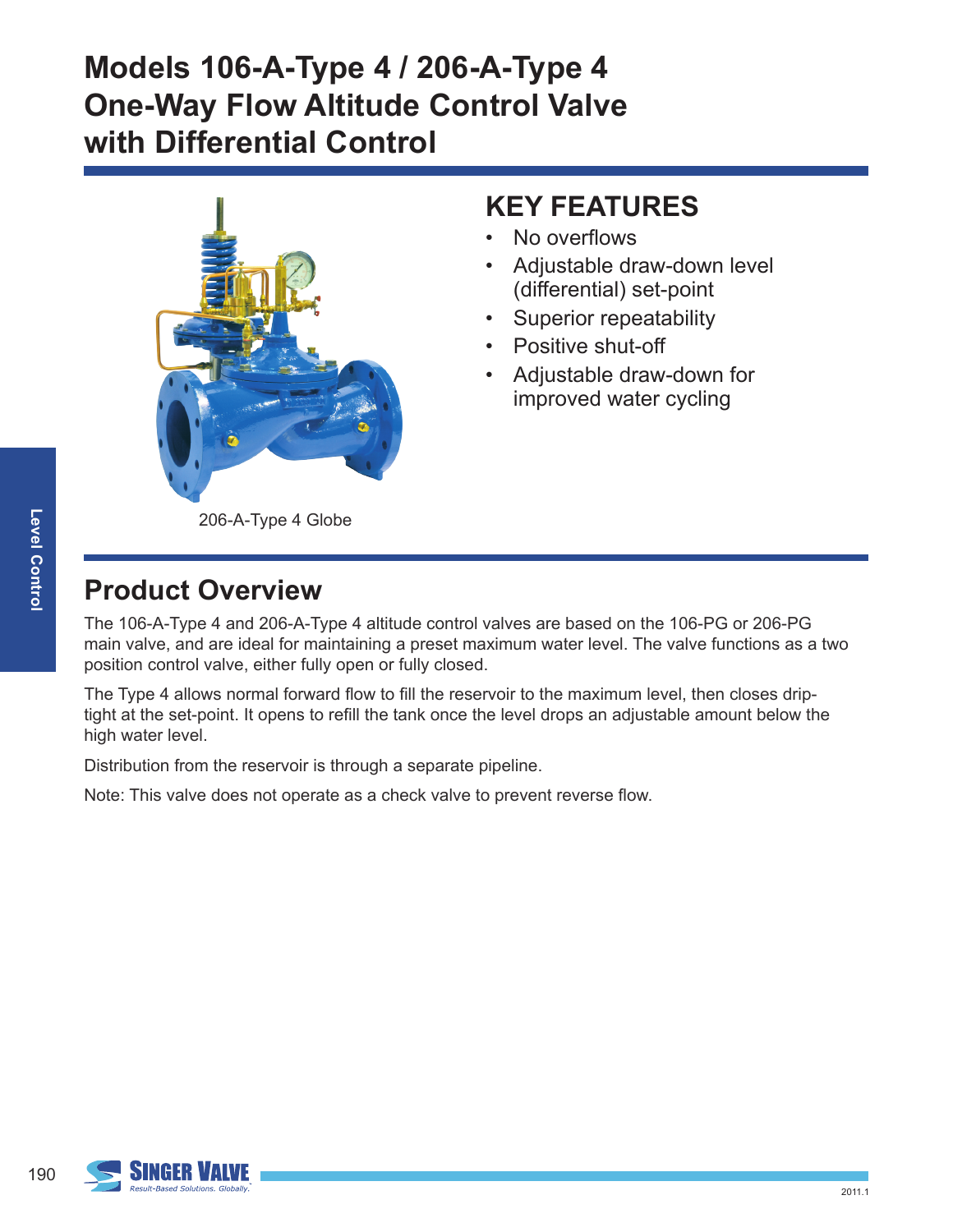

#### **Schematic Drawing**



- 1. Main Valve 106-PG or 206-PG with X107 position indicator
- 2. Isolation Valve
- 3. Strainer 40 mesh stainless steel screen
- 4. Closing Speed Control
- 5. Model 301-4 Altitude Pilot
- 6. Model 106-RD Differential Pilot
- 7. Altitude Gauge dual scale feet and psi
- 8. Isolation Valve
- 9. Sensing connection to reservoir complete in field
- 10. Model 10 Check Valve
- 11. Union
- 12. Isolation Valve

191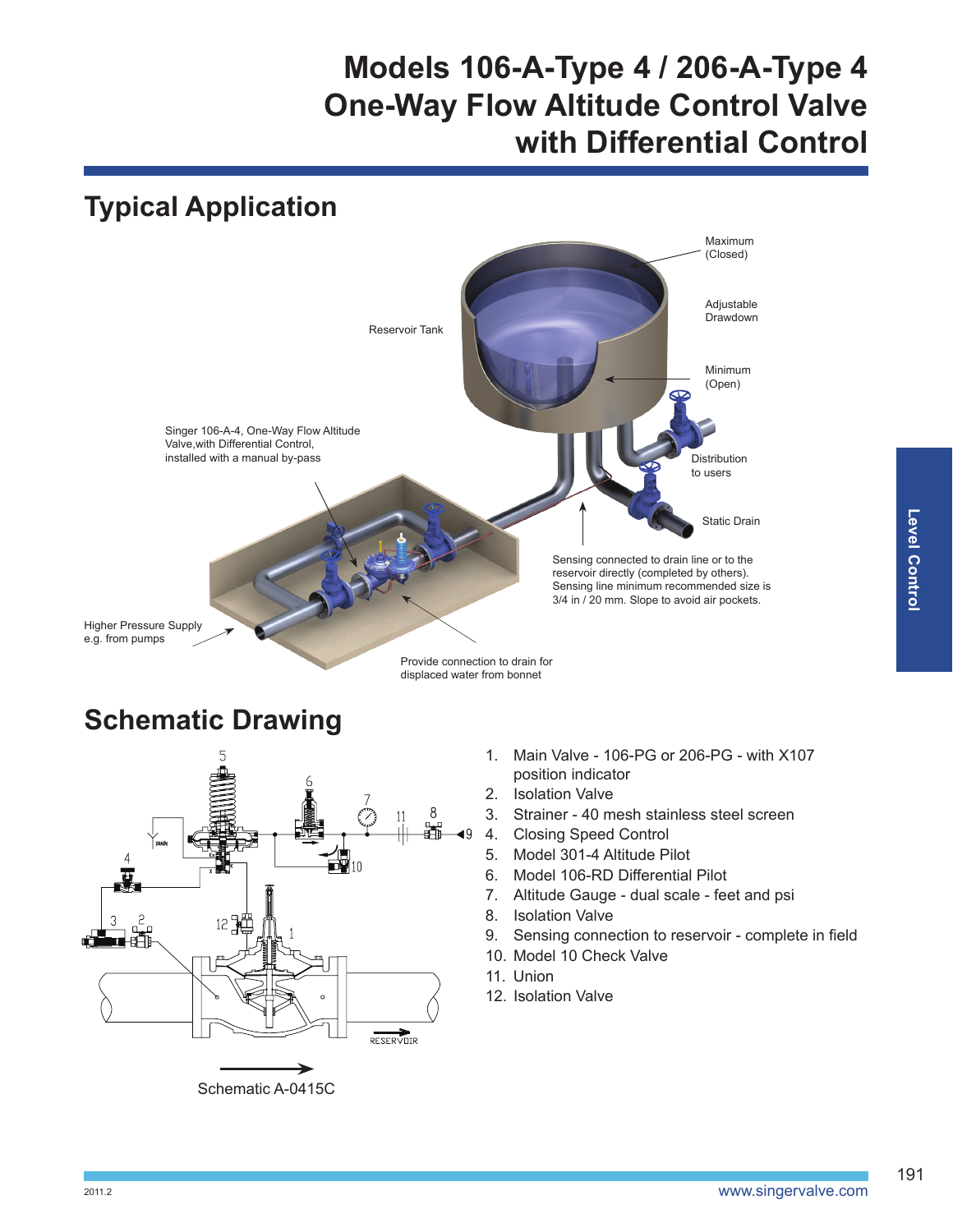#### **Standard Materials**

Standard materials for pilot system components are:

- Ductile Iron
- Stainless Steel
- **Brass**
- **Copper**

# **Specification**

- The valve shall be a Singer Valve model 106-A-Type 4 / 206-A-Type 4, size "\_\_\_\_", ANSI Class 150 (ANSI 300, ANSI flanges drilled to ISO PN 10 / 16/ 25 or 40) pressure rating / flange standard, globe (angle), style valve. The Model 301-4 Altitude Pilot spring range (elevation) shall be "\_\_\_ to " feet / meters, with set-point preset at Singer Valve to "\_\_\_" feet / meters. The Model 106-RD differential (delayed opening) range shall be "\_\_\_" to "\_\_\_" feet / meters, with set-point preset at Singer Valve to "\_\_\_" feet / meters. Assembly shall be according to Schematic A-0415C.
- The valve allows normal forward flow to fill the reservoir to the maximum level then closes drip-tight at the set-point. It opens to refill the tank once the level drops an adjustable distance below the high water level.
- Refer to Main Valve section, see page 11, 106-PG (or 206-PG) and "Main Valve Options" section, Model X107 Position Indicator for detailed information pertaining to valve sizes and materials, selection criteria and specifications.
- Refer to Pilot and Accessories section, see page 249, Model 301-4 Altitude Pilot for detailed information pertaining to materials and specifications. Model 106-RD Pilot specification information, is available from Singer Valve only at this time.

# **Selection Summary**

- 1. Generally select line size to minimize losses during normal forward flow.
- 2. Use the performance curves to determine the pressure drop across the valve.
- 3. Limit maximum continuous flow velocity to less than 20 ft/s / 6 m/s for 106 and less than 16 ft/s / 5 m/s for 206.
- 4. The pilot system exhausts to atmosphere ensuring the valve opens fully; requires that the displaced volume of water be taken to drain with each opening. Refer to section 106-PG or 206-PG, page 11, for the displaced volume.
- 5. Select pilot spring range. Standard (301-4) is 10 to 60 ft / 3 to 18 m. Specify for 301-4 ranges 4 to 20 ft / 1 to 6 m, 40 to 125 ft / 12 to 38 m), 60 to 220 ft / 18 to 67 m.
- 6. Select differential pilot spring range. Standard is 5 to 15 ft / 1.5 to 4.6 m and 10 to 50 ft / 3 to 15 m. Specify for 12 to 50 ft / 3.7 to 15 m. The total differential includes the non-adjustable differential of the altitude pilot.
- 7. If the fill line discharges below the reservoir surface, an internal drop check or separate check valve is suggested. This prevents return flow on loss of supply pressure.